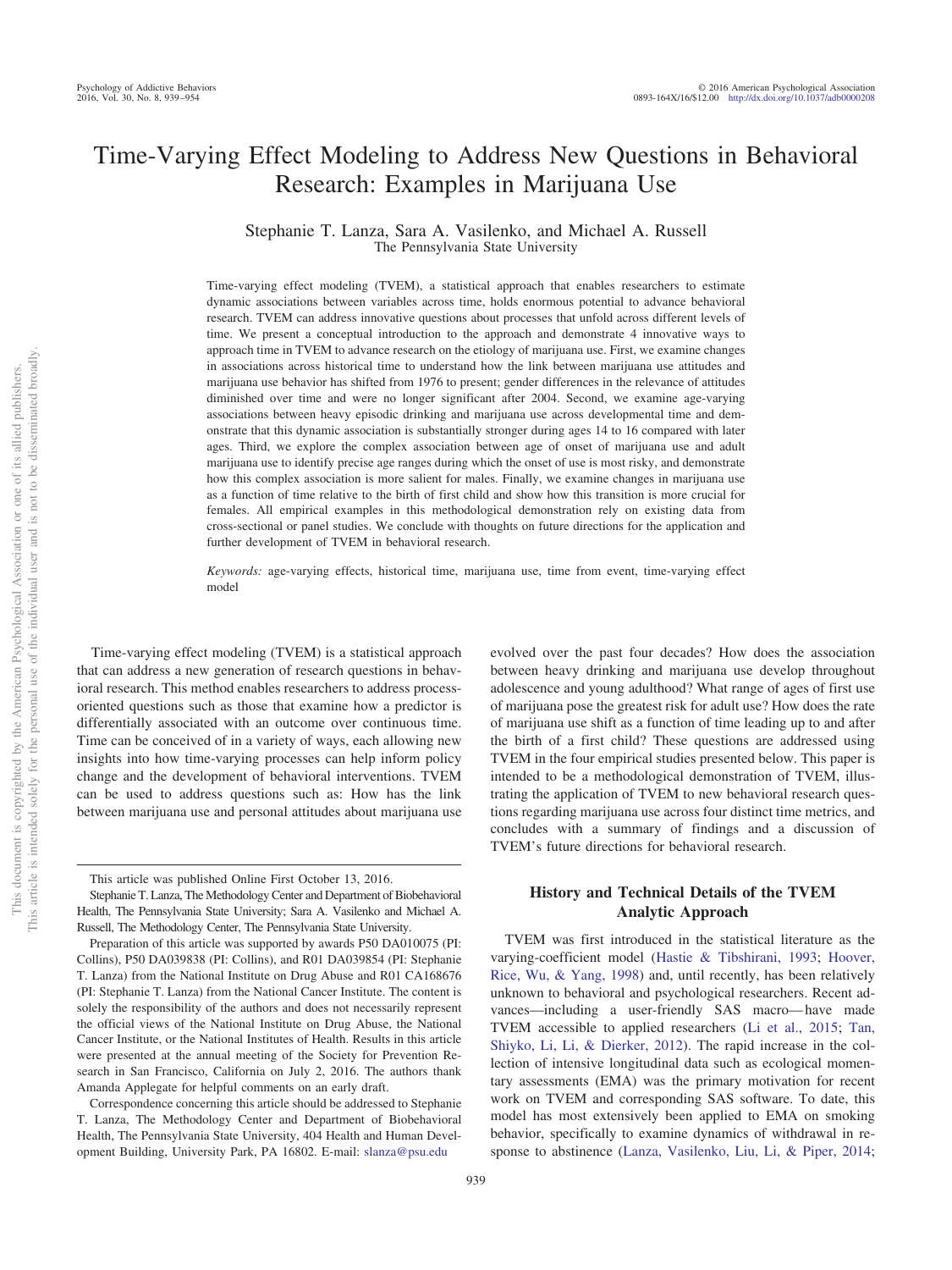[Liu, Li, Lanza, Vasilenko, & Piper, 2013;](#page-11-4) [Shiyko, Lanza, Tan, Li,](#page-11-5) [& Shiffman, 2012;](#page-11-5) [Vasilenko et al., 2014\)](#page-12-1). However, as we demonstrate, TVEM's utility is not limited to EMA data; it can be flexibly applied to document processes unfolding across a diverse array of time metrics. Further, these processes can be examined using existing data from cross-sectional and panel studies.

TVEM estimates regression coefficients as continuous functions of time and, in doing so, allows the examination of time-varying effects. Regression coefficients typically are assumed to be fixed with respect to time, yet we view this as an empirical question; TVEM enables researchers to detect whether coefficients do in fact change with time and, if so, the exact time course they follow. We describe TVEM in the context of a hypothetical example related to modeling marijuana use attitudes as a function of historical time. That is, we are interested in knowing how attitudes about marijuana use among teenagers have changed from the 1970s to the early 2000s. This time-varying effect model can be expressed as

$$
MAR\_ATT_{it} = \beta_0(t) + \varepsilon_{it},
$$

where  $MAR\_ATT_{it}$  represents the marijuana use attitudes scale score for individual *i* at time (year) *t*. The intercept coefficient function  $\beta_0(t)$  represents the estimated mean marijuana attitudes score as a smooth, continuous function of time. Importantly, no parametric form is assumed for this function, meaning that no assumption is made as to whether this function follows, for example, a linear, quadratic, or cubic trajectory across time. We can expand this example to include a time-varying predictor, normative beliefs about marijuana use (*NORMS*), as follows:

 $MAR\_ATT_{it} = \beta_0(t) + \beta_1(t)NORMS_{it} + \varepsilon_{it}.$ 

Here, normative beliefs is expressed as a time-varying covariate with a *time-varying effect*. That is, not only can normative beliefs vary across historical time (as we might expect), but the *effect* of normative beliefs on marijuana use attitudes, denoted  $\beta_1(t)$ , also varies across historical time. As with the intercept function, no parametric form is assumed for the  $\beta_1(t)$  function. TVEM provides the powerful capability to model time-varying effects for both time-varying variables (e.g., normative beliefs in the current example) and time-invariant variables (e.g., biological sex). As such, TVEM can address innovative questions about processes that unfold across different definitions of time, in relation to both static and dynamic characteristics.

Importantly, moderation analysis is also possible in TVEM, and can lead to interesting new questions around time-varying moderation effects, such as: Does the association between normative beliefs and marijuana use attitudes unfold over time differently for males and females? There are two general approaches to examining moderation in TVEM. First, one can code a time-varying interaction term (e.g., NORMS\*SEX) and specify a model regressing marijuana use attitudes on normative beliefs, sex, and their product. In addition to specifying a time-varying intercept, coefficients for all three of these terms can be specified as time-varying coefficients. Second, one can separate the data into multiple data sets, one for each level of the moderator. In this example, there would be one dataset for females and one for males; a model regressing marijuana use attitudes on normative beliefs then would be fit separately for females and males. These two approaches to moderation are nearly identical in their interpretation, and both allow time-varying coefficients to be fully moderated. The use of interaction terms provides a direct inferential test for sex differences in the association between attitudes and normative beliefs across all times, whereas running the main effect model in each dataset provides an easily interpretable comparison of the coefficient functions across levels of the moderator. When a coefficient function is derived from separate models and plotted together, nonoverlapping confidence intervals indicate time periods when there is significant moderation, however this is a conservative test of moderation [\(Schenker & Gentleman, 2001\)](#page-11-6).

TVEM employs one of two spline techniques to estimate coefficient functions (i.e., regression coefficients estimated across continuous time). Splines are smooth functions comprising multiple line segments, each which can take on a cubic shape, which are joined at points referred to as knots. This approach allows the estimated coefficient functions to be any shape, from simple (e.g., linear, quadratic) to quite complex across time. Two spline techniques can be specified in TVEM: an unpenalized B-spline or a penalized truncated power spline (P-spline). One key difference between these two techniques is the manner in which they handle within-subject correlation when repeated measures are used. B-Spline can include random effects to accommodate this feature, whereas P-spline accommodates within-subject correlation by relying on sandwich standard errors. A second key difference is that the P-spline technique has an automatic model selection procedure based on information criteria. In this case, the user need only to provide a sufficient number of knots (e.g., 5 or more) as a starting point, thus allowing for the possibility of the procedure to select quite complex coefficient functions. In contrast, the B-spline procedure requires that the user conduct model selection by comparing models with different numbers of knots in each function being estimated. In practice, P-spline tends to select functions that are somewhat smoother than the functions selected using B-spline. Given this, one recommended approach is to use P-spline for initial modeling because of the automatic model selection, and then use B-spline to manually conduct model selection if one wishes to examine the possibility of more nuanced coefficient functions [\(Li](#page-11-2) [et al., 2015\)](#page-11-2).

#### **Novel Applications of TVEM in Behavioral Research**

A number of recent studies have applied TVEM to answer important questions in behavioral research across diverse time scales, with some of these studies employing somewhat nontraditional definitions of time itself. In this manuscript we summarize four such definitions with relevance for behavioral research, specifically marijuana use. The first is *historical time*, which focuses on cohort or generational differences in associations between variables and allows researchers to address questions such as "How has the link between marijuana use attitudes and marijuana use behavior shifted across time?" The second is *developmental time*, which focuses on age-varying associations and can address questions such as "Does the salience of heavy episodic drinking (HED) as a risk factor for marijuana use vary across the life course?" The third is *age of onset*, which focuses on how risk for a particular outcome (e.g., marijuana use in adulthood) varies as a continuous function of age at onset. This definition of time allows researchers to address questions such as "During what precise age range is the onset of marijuana use most risky for adult use, and does this age range vary across sex?" Finally, *time since an event* casts time as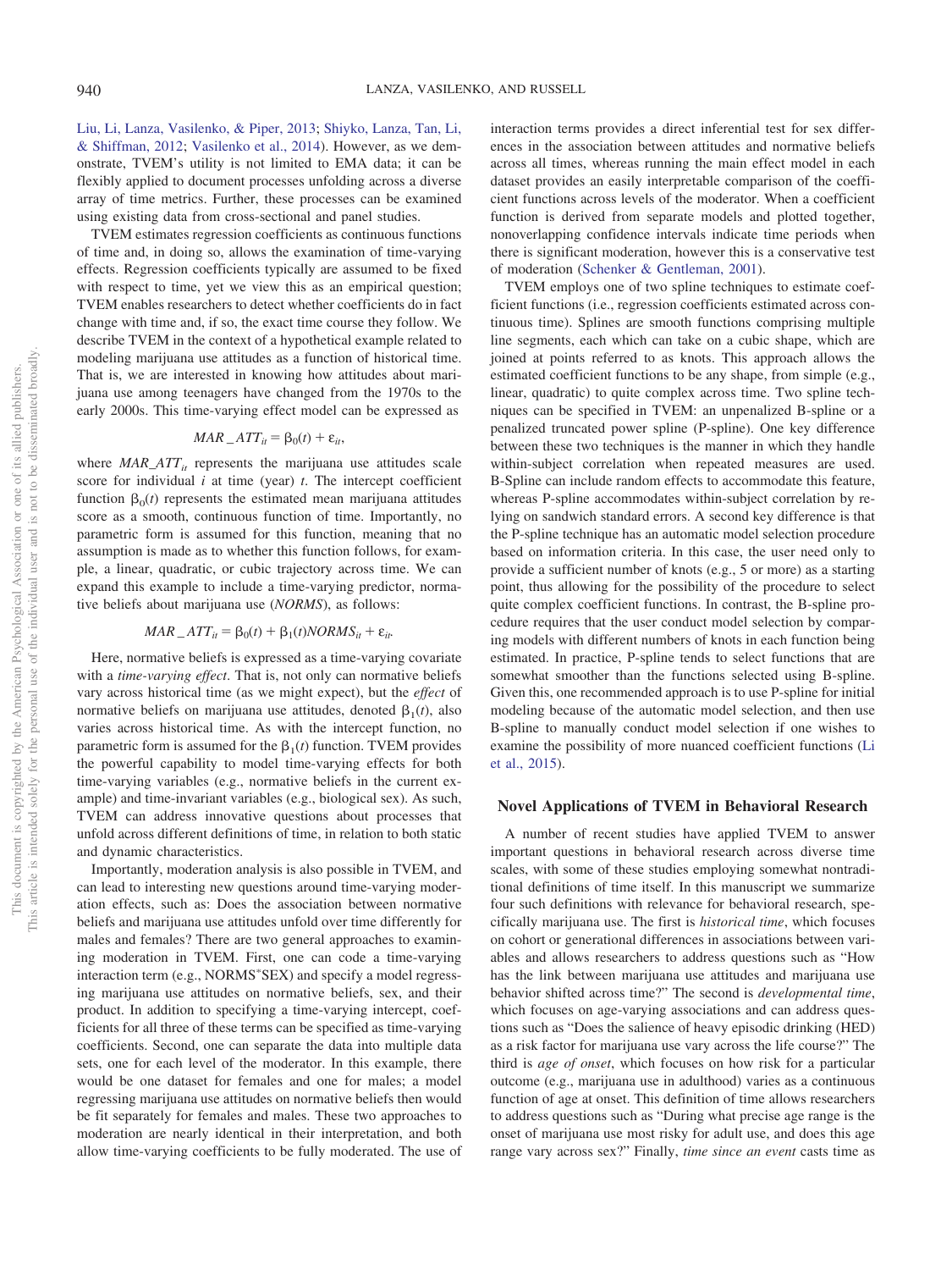relative to the occurrence of an event (i.e., quitting smoking, marriage, the birth of one's first child) and allows analysts to address questions such as "How does the rate of marijuana use shift during the years leading up to and following the birth of one's first child, and does this trend vary across sex?"

We demonstrate the use of these four definitions of time in turn, each presented in a separate study that includes an empirical example related to the etiology and correlates of marijuana use. All models were run in SAS 9.4 using the [TVEM SAS macro version](#page-12-2) [3.1.0 \(2015\).](#page-12-2) Technical details for specifying all models described in the following four studies, both mathematically and in SAS, are presented in the [Appendix.](#page-12-3)

# **Study 1. Historical Time: The Dynamic Link Between Marijuana Use and Attitudes, 1976 –2013**

#### **Method**

Study 1 examines historical trends in marijuana use and in personal attitudes about marijuana and the association between use and attitudes across nearly four decades. Previously, TVEM was applied to data from the Monitoring the Future (MTF) study to examine disparities in substance use behaviors across historical time [\(Lanza, Vasilenko, Dziak, & Butera, 2015\)](#page-11-7). Cross-sectional studies repeated from year to year provide data that are ideal for exploring historical trends with TVEM. This study showed that comorbid use of substances peaked in 1970s, declined through 1990, and then rose again to reach rates of around 15%. The rate of marijuana use with HED has plateaued in recent years, whereas the rate of marijuana use with cigarette use has dropped steadily. Further, a recent (since about 2010), rapid increase in the use of marijuana without tobacco among high school seniors was detected. To further investigate historical changes in marijuana use, the current study investigates shifting national norms in marijuana use attitudes among seniors as a potential key explanatory variable.

We analyzed data from years 1976 to 2013 of the MTF study, an ongoing, annual, cross-sectional survey of teens in the United States conducted via in-school surveys. The sample was drawn through a multistage, school-based random sampling strategy. Across years of data collection the response rate ranged from 77% to 86% [\(Johnston, O'Malley, Bachman, Schulenberg, & Miech,](#page-11-8) [2014\)](#page-11-8). For the current analysis, we used data from high school seniors who provided their gender, resulting in an analytic sample size of  $n = 101,902$  (48.5% male, 51.5% female; 9.3% Black, 67.5% White, 2.9% Hispanic, and 3.2% other nonwhite, 17.2% missing ethnicity). The analytic sample size available each year ranged from 2,065 (in 2000) to 3,589 (in 1978).

Past-year marijuana use was coded 0 for none and 1 for any reported use. Marijuana use attitudes was scored by taking the mean of three items ( $\alpha = .90$ ) asking how much the adolescent disapproved of people who are 18 or older (a) trying marijuana, (b) smoking marijuana occasionally, and (c) smoking marijuana regularly. Each item was scored 0 for strongly disapprove, 1 for disapprove, and 2 for do not disapprove. Thus, higher scale scores reflect more favorable attitudes toward marijuana use (i.e., higher level of risk). The data were stratified by sex. Each sex-specific file was structured to have one record per participant, with columns corresponding to four variables: participant identification

number, year of data collection (representing the "time" variable in TVEM), past-year marijuana use, and marijuana use attitudes.

All models in this study were run separately for males and females to allow sex to fully moderate the complex, time-varying functions. Logistic TVEM was used to model past-year marijuana use; normal TVEM was used to model marijuana use attitudes. Both models used P-spline estimation, with 10 knots specified as the maximum number for each age-varying estimate. Models were run in two steps. First, intercept-only models estimating the rate of adult marijuana use as a function of historical time were specified. Second, intercept-only models estimating mean marijuana use attitudes as a function of historical time were fit. Finally, attitudes was included as a predictor of marijuana use and specified to have a time-varying association. This coefficient function represents the estimated increase in log-odds of marijuana use at a particular year corresponding to a one-unit increase on attitudes; this coefficient can be exponentiated to express a time-varying odds ratio.

# **Results and Discussion**

[Figure 1A](#page-3-0) shows sex-specific mean marijuana use attitudes as a continuous, nonparametric function of historical time. For each sex, the solid lines represent the estimated mean of the marijuana use attitude measures as a function of historical time (year); the dashed lines around these time-varying estimates represent 95% confidence intervals (CIs). Significant sex differences in the estimated marijuana use attitude means are apparent across all years, as the sex-specific CIs do not overlap. Although males reported significantly more positive attitudes than females across all years, the shape of the historical trend in marijuana use attitudes is similar across sex. Promarijuana use attitudes peaked in the late 1970s, then dropped to a historic low in the early 1990s, a time period corresponding to the "just say no" campaign. Attitudes then rose again for both males and females and remained fairly steady until about 2009, when favorable attitudes toward marijuana use increase again.

The estimated rates of past-year marijuana use for males and females across historical time, shown in [Figure 1B,](#page-3-0) were calculated by transforming the coefficient functions reflecting the odds of use to probabilities. These trends follow those of marijuana attitudes quite closely—again peaking in the late 1970s followed by the lowest rates around 1990—and again the estimate for males is consistently higher than for females at all years. Attitudes in the past five years show a rapid increase, but the rate of past-year use is rising more slowly.

[Figure 2](#page-4-0) shows the estimated association between marijuana use attitudes and past-year use as a function of historical time for males and females. For both groups, the link between use and attitudes was strongest in the late 1970s, when both rates and attitudes peaked. In 1976, odds ratios corresponding to a one-unit increase in attitudes approached 13 and 20 for males and females, respectively, and were significantly higher for females for more than two decades (1977–2002), as indicated by nonoverlapping 95% CIs for sex-specific odds ratio functions during these years. In recent years, however, there was no sex difference in this association, which remained strong with an OR of approximately 10.

The results of this analysis have potential implications for policy. Marijuana use attitudes have been suggested as promising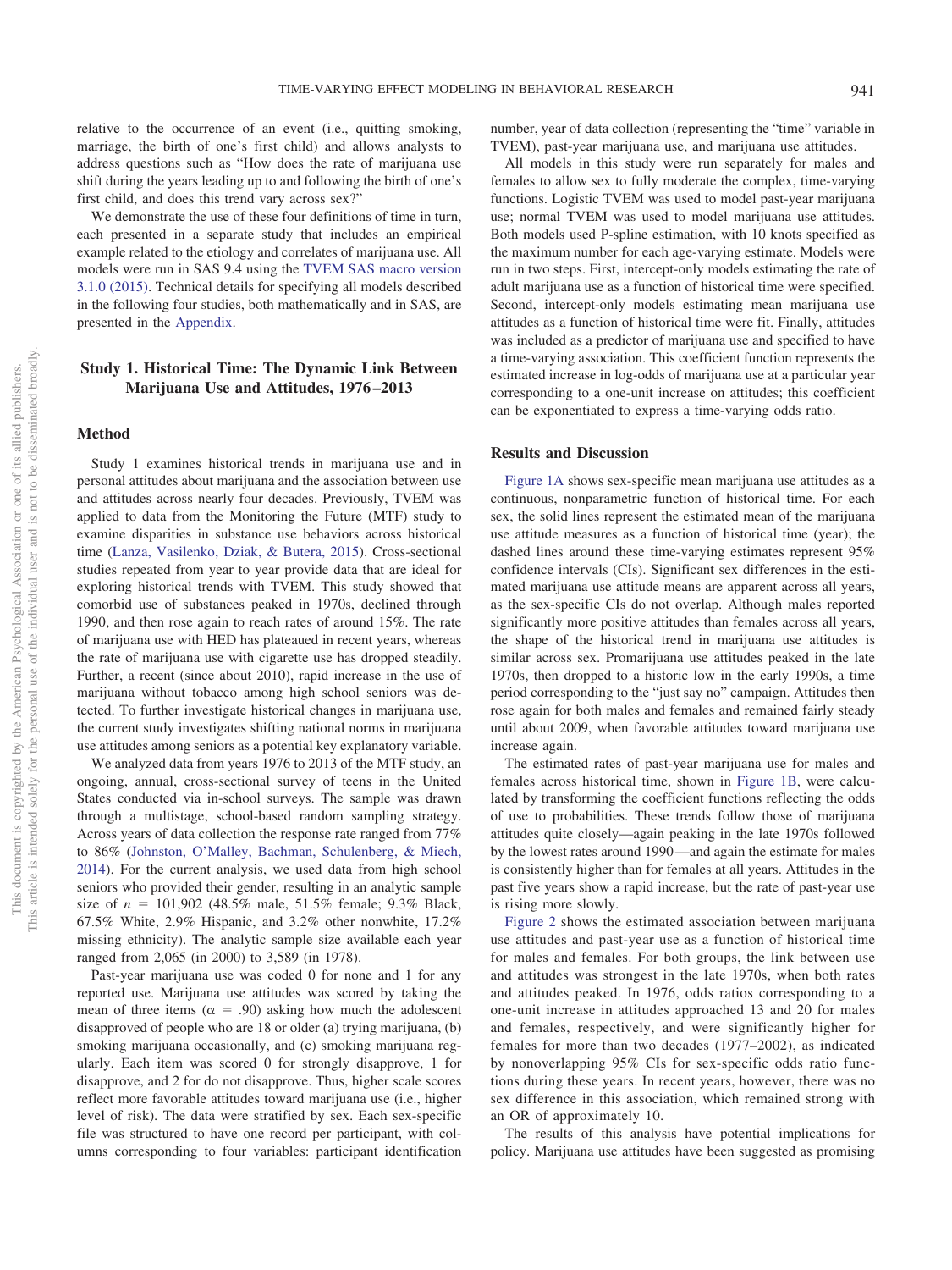

<span id="page-3-0"></span>*Figure 1.* (Study 1: Historical Time) Estimated mean attitudes toward marijuana use (A) and probability of marijuana use (B) among high school seniors, by gender.

targets for marijuana use intervention efforts (e.g., [Stephens et al.,](#page-11-9) [2009\)](#page-11-9). The results of the current analysis support this, given that favorable attitudes were tightly linked with marijuana use across nearly four decades. Although the link between marijuana use attitudes and actual use remains strong in recent years, it is weaker than it was in the 1970s and 1980s, suggesting that strength of

associations between known risk factors and marijuana use may be changing across generations. One implication of these findings, therefore, is that even well-known risk factors for marijuana use may need continued evaluation as new cohorts of youth come of age, to keep current with the ever-changing nature of substance use risk.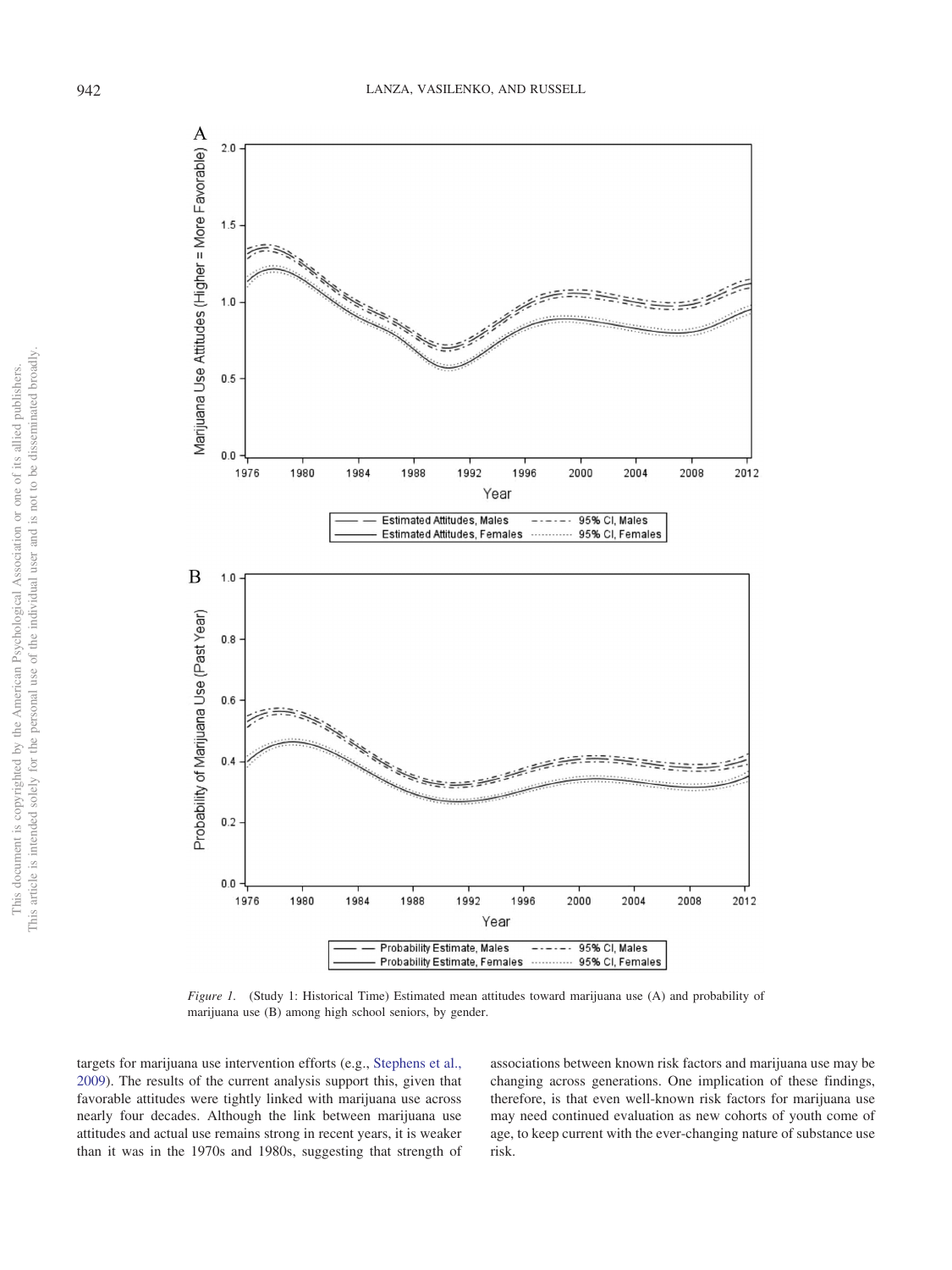

<span id="page-4-0"></span>*Figure 2.* (Study 1: Historical Time) Time-varying association between marijuana attitudes and use, by gender.

# **Study 2. Developmental Time: The Etiology of Marijuana Use and the Role of Heavy Episodic Drinking**

#### **Method**

The use of TVEM to examine associations as a flexible function of developmental age has only recently been explored (see [Dziak,](#page-11-10) [Li, Zimmerman, & Buu, 2014;](#page-11-10) [Evans-Polce, Vasilenko, & Lanza,](#page-11-11) [2015;](#page-11-11) [Russell, Vasilenko, & Lanza, 2016;](#page-11-12) [Schuler, Vasilenko, &](#page-11-13) [Lanza, 2015;](#page-11-13) [Vasilenko & Lanza, 2014\)](#page-12-4). As an example, one study estimated the prevalence of sexual risk behavior and the agevarying effect of depression, a key risk factor that has been linked to sexual risk, from adolescence through early adulthood [\(Vasilenko & Lanza, 2014\)](#page-12-4). The study found a significant positive association during adolescence between depression and multiple partners for both males and females, with this association persisting into adulthood only for females.

The current study examines developmentally HED as a risk factor for marijuana use separately for males and females, with the association for each sex examined as a flexible, continuous function of age. Types of data that can be used to address developmental questions using TVEM include both cross-sectional and panel data, assuming that the data span a sufficient range of ages, although longitudinal data can better address possible confounding between age and cohort.

The National Longitudinal Study of Adolescent to Adult Health (Add Health) is a nationally representative, longitudinal study of adolescents that studied how behaviors and social environments during adolescence are linked to adult outcomes [\(Harris, 2011\)](#page-11-14). Wave I of Add Health was conducted as in-school and in-home interviews while participants were in the 7th through 12th grades (1994 –1995). Three follow-up surveys were conducted: Wave II during 1995 through 1996, Wave III during 2001 through 2002, and Wave IV during 2007 through 2008. We limited our analysis to individuals in the core sample, which is designed to be essentially self-weighting ( $N = 12,105, 52\%$  female, 63% White, 18% Black, 12% Hispanic, 4% Asian, 3% other). We used all available data from all four waves and restricted the analysis to measurement occasions where individuals were over 14 and under 32 (*n* 37,220 person-occasions).

Our primary outcome was marijuana use in the past 30 days, which was dichotomized from an item asking about frequency of marijuana use. Our predictor, past-year HED, was dichotomized from an item asking about frequency of heavy drinking (five drinks at WI-III, and four drinks for females and five for males at WIV).

The data were structured with one record per assessment per individual—in other words, individuals who provided data at all four waves had four records. Variables included in the data set were participant identification number, age in months at time of assessment (the "time" variable in all models), past-year HED, and recent marijuana use. Note that an indicator of which assessment (Wave I through IV) is not required.

For this analysis, all models were run using logistic TVEM, and used the b-spline method for model estimation, including a random effect for the intercept. Models with 1 to 5 knots for each agevarying regression coefficient were run sequentially, with the final model selected based on the minimum AIC and BIC, thus optimizing the balance between model fit and parsimony. First, an intercept-only logistic TVEM was specified to estimate the rate of recent marijuana use as a function of age. Next, past-year HED was added as a predictor of recent marijuana use so that the coefficient function represents the increase in log-odds of using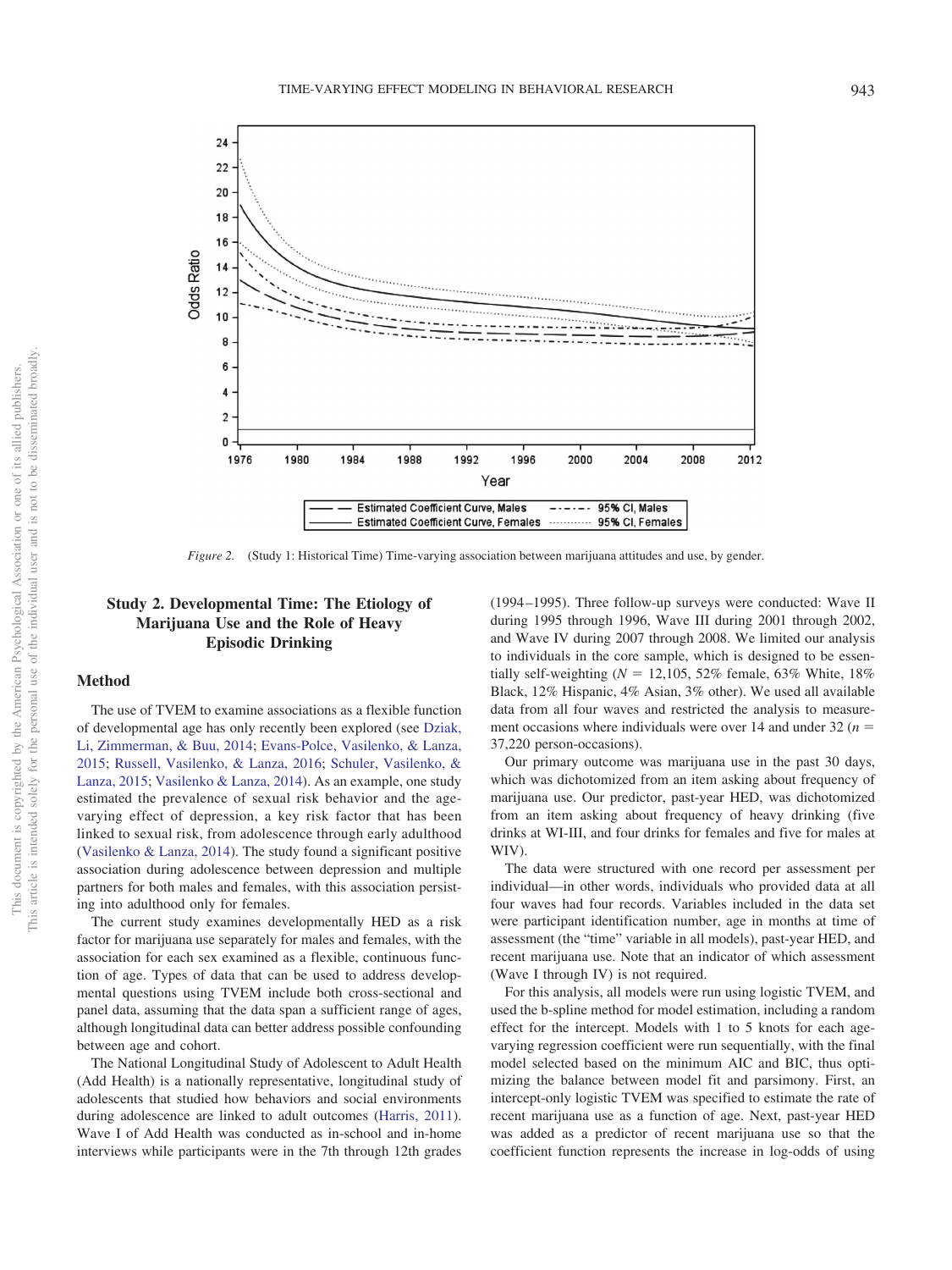marijuana corresponding to HED at a particular age. Exponentiated, this function expresses the age-varying odds ratio corresponding to HED.

# **Results and Discussion**

The probability of marijuana use for a typical individual (i.e., an individual with a random effect of zero) as a function of developmental age is shown in [Figure 3A.](#page-5-0) The probability of use for a typical individual was less than .05 at age 14 but rose steadily to more than .15 at age 20, then declined slowly into young adulthood when the probability was under .10. Although this is a national sample, including individuals who do and do not attend college, we note that marijuana use peaked during college ages. Similarly, the probability of past-year HED was modeled as a function of





<span id="page-5-0"></span>*Figure 3.* (Study 2: Developmental Time) Estimated proportion of individuals reporting recent marijuana use (A) and past-year recent heavy episodic drinking (B) as a function of age.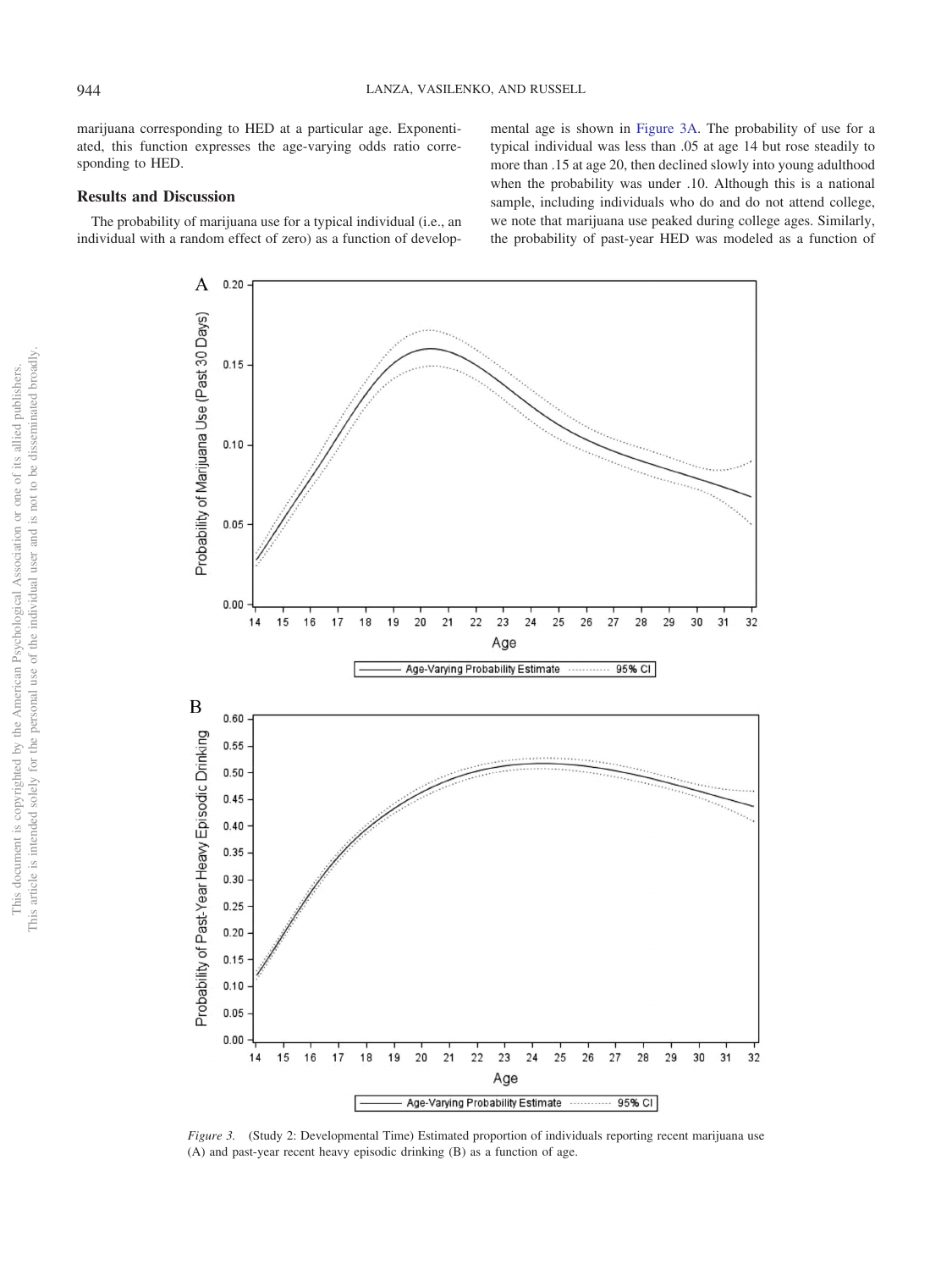developmental age (shown in [Figure 3B\)](#page-5-0). The probability of use for a typical individual was approximately .12 at age 14 and rose steadily to nearly .50 by age 21. Unlike the trend in recent marijuana use, however, the rate of HED dropped only slightly to .45 by age 30.

Past-year HED was then added to the model to predict recent marijuana use; this age-varying association is depicted in [Figure 4.](#page-6-0) The association was strongest at the youngest ages. For example, at age 14, past-year HED is associated with 18 times the odds of recent marijuana use. By age 20, however, the odds ratio dropped to approximately 6, and to 4 by age 32. This finding supports the premise of problem behavior theory during adolescence [\(Jessor &](#page-11-15) [Jessor, 1977\)](#page-11-15), when individuals may be more likely to experiment with multiple substances. The lower odds ratio in young adulthood suggests that during this period use of these substances are less strongly associated, with many individuals only using one substance; for example individuals in young adulthood are more likely to engage in HED but not marijuana use, compared with adolescence, where users of one substance are substantially more likely also to use the other.

Results of studies using TVEM to examine risk behaviors over developmental time can be used to inform the development of more efficacious interventions by identifying critical periods during which to intervene, as well as important mediators to target in programs for individuals at different ages [\(Coyle & DiClemente,](#page-11-16) [2014;](#page-11-16) [Vasilenko & Lanza, 2014\)](#page-12-4). For example, this analysis showed that rates of marijuana use rose steadily from ages 14 and peaked in the early twenties. This suggests potential for early interventions to attempt to counteract this escalation of use, as well as interventions targeting periods of peak use in the late teens and early twenties. In addition, the finding that the association between binge drinking and marijuana use becomes much weaker throughout development suggests that early adolescent interventions may be more effective if they target polysubstance use, whereas interventions in early adulthood may need to be specifically targeted to alcohol or marijuana use, as the as the use of these two substances is less strongly associated during this time.



<span id="page-6-0"></span>*Figure 4.* (Study 2: Developmental Time) Age-varying odds ratio presenting association between past-year heavy episodic drinking and recent marijuana use.

# **Study 3. Age of Onset: The Complex Association of Age of Onset and Adult Marijuana Use**

# **Method**

Early onset of particular behaviors, including sexual intercourse and use of substances, has long been understood to be a risk factor for poor outcomes (e.g., [Hawkins, Catalano, & Miller, 1992\)](#page-11-17). Typically, early onset is defined a priori by the researcher, and is often somewhat arbitrary. TVEM provides a unique opportunity to identify key age ranges during which onset of a behavior confers the greatest risk for poor outcomes. This was first demonstrated by estimating the rate of adult nicotine dependence as a flexible, continuous function of age of first regular smoking [\(Lanza &](#page-11-18) [Vasilenko, 2015\)](#page-11-18).

The goal of this study is to estimate the rate of adult marijuana use as a function of age at first use; sex is examined as a moderator of this association. Such an investigation could rely on prospective data, where an age of onset is assessed contemporaneously. However, in this study we relied on cross-sectional data where individuals simply recalled their age of first marijuana use.

This study used data from Wave 1 of the National Epidemiologic Survey on Alcohol and Related Conditions (NESARC; [Na](#page-11-19)[tional Institutes of Health, 2006\)](#page-11-19), a national sample of the noninstitutionalized U.S. population 18 years of age and older. The Wave 1 sample of  $N = 43,093$  adults was drawn from a survey administered by the National Institute on Alcohol Abuse and Alcoholism in 2001–2002. Participants in the overall sample were 43.0% male with mean age of  $46.4$  ( $SD = 19.1$ ); the racial/ethnic composition was 56.9% non-Hispanic White, 19.1% non-Hispanic Black, 19.3% Hispanic, 3.1% Asian/Native Hawaiian/Pacific Islander, and 1.6% American Indian/Alaska Native. Because of our focus on timing of first marijuana use, we limited our sample to those adults who reported ever having used marijuana between the ages of 10 and 40. This resulted in a sample of 8,013 individuals  $(53.7\% \text{ male}; M \text{ age} = 37.7, SD = 11.5; 65.4\% \text{ non-Hispanic}$ White, 15.9% non-Hispanic Black, 14.5% Hispanic, 1.7% Asian/ Native Hawaiian/Pacific Islander, and 2.5% American Indian/ Alaska Native).

*Sex* was measured by self-report. *Age of onset of marijuana use* was assessed by a self-report item about the age, to the nearest year, at which participants reported first using marijuana. *Adult marijuana use* was assessed with a binary indicator of whether the individual used marijuana in the past 12 months. Of the overall NESARC sample of adults ( $N = 43,093$ ), 3.7% reported adult marijuana use, whereas 19.4% of the analysis sample  $(N = 8,013)$ reported this behavior.

The data were structured with one record per individual. The variable containing age at first marijuana use (age of onset) was treated as the time variable in all models. An intercept-only logistic TVEM was specified to model adult marijuana use as a function of age of first use, with P-spline estimation and 5 knots specified as the maximum number for the time-varying log-odds. An interceptonly logistic TVEM also was specified to model the outcome separately for male and female participants to allow sex to fully moderate the association.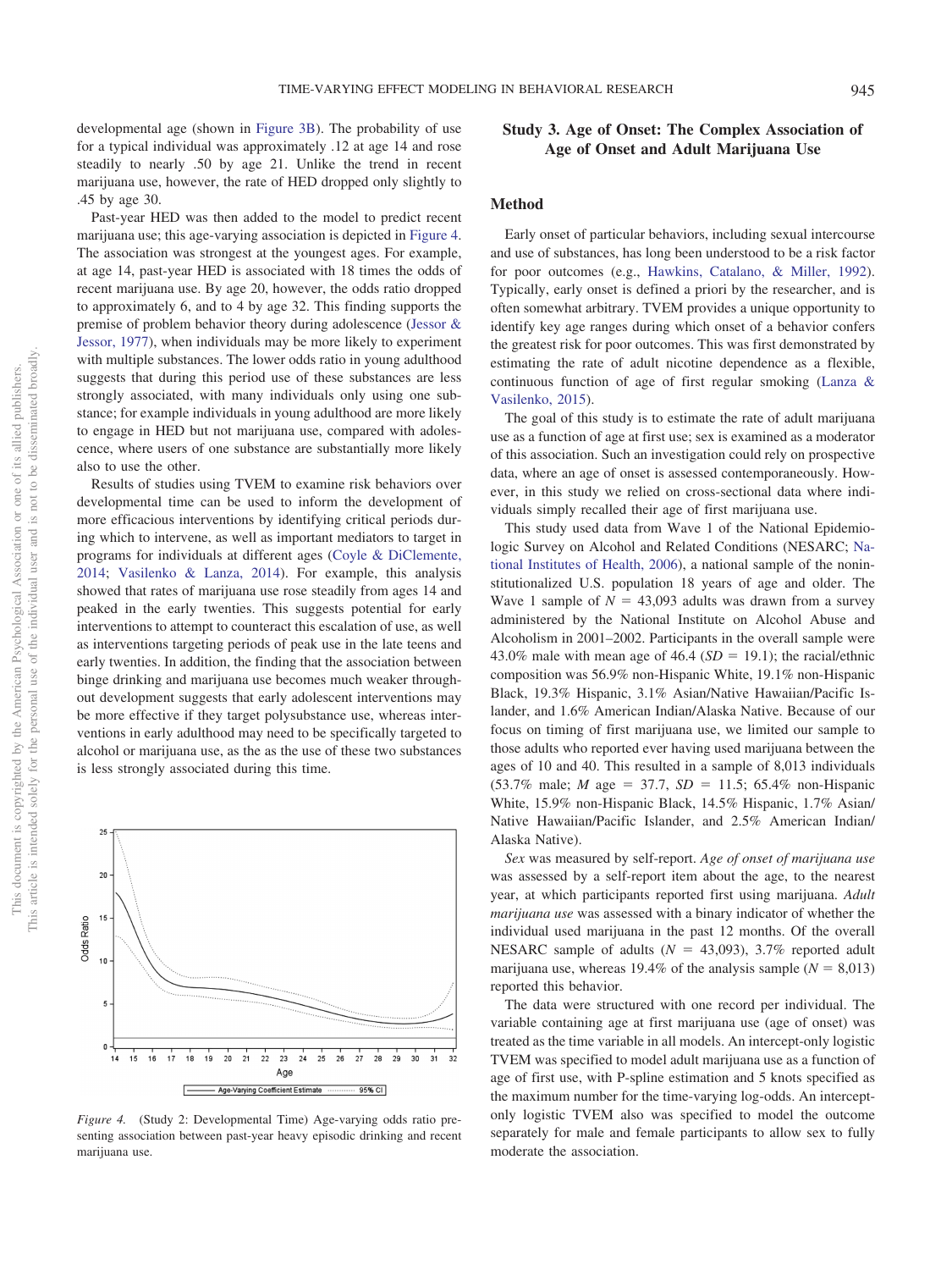## **Results and Discussion**

The overall peak rate of marijuana use in adulthood corresponded to an age of onset of around 10 to 11 (see [Figure 5A\)](#page-7-0). Adult use was reported by around 40% of individuals who first used marijuana around ages 10 to 11. The increased risk associated with earlier onset of use declined steadily between ages 11 and 18, after which point the risk for adult use remained steady, with approximately 15% of adults using. Only when the age of onset is delayed until after age 30 is the risk of adult marijuana use reduced compared with earlier onset ages.



<span id="page-7-0"></span>*Figure 5.* (Study 3: Age of Onset) Estimated probability of adult marijuana use as a function of age of onset overall (A) and by gender (B). Data are from adults in the National Epidemiologic Study of Alcohol and Related Conditions who began using marijuana between ages 10 and 40.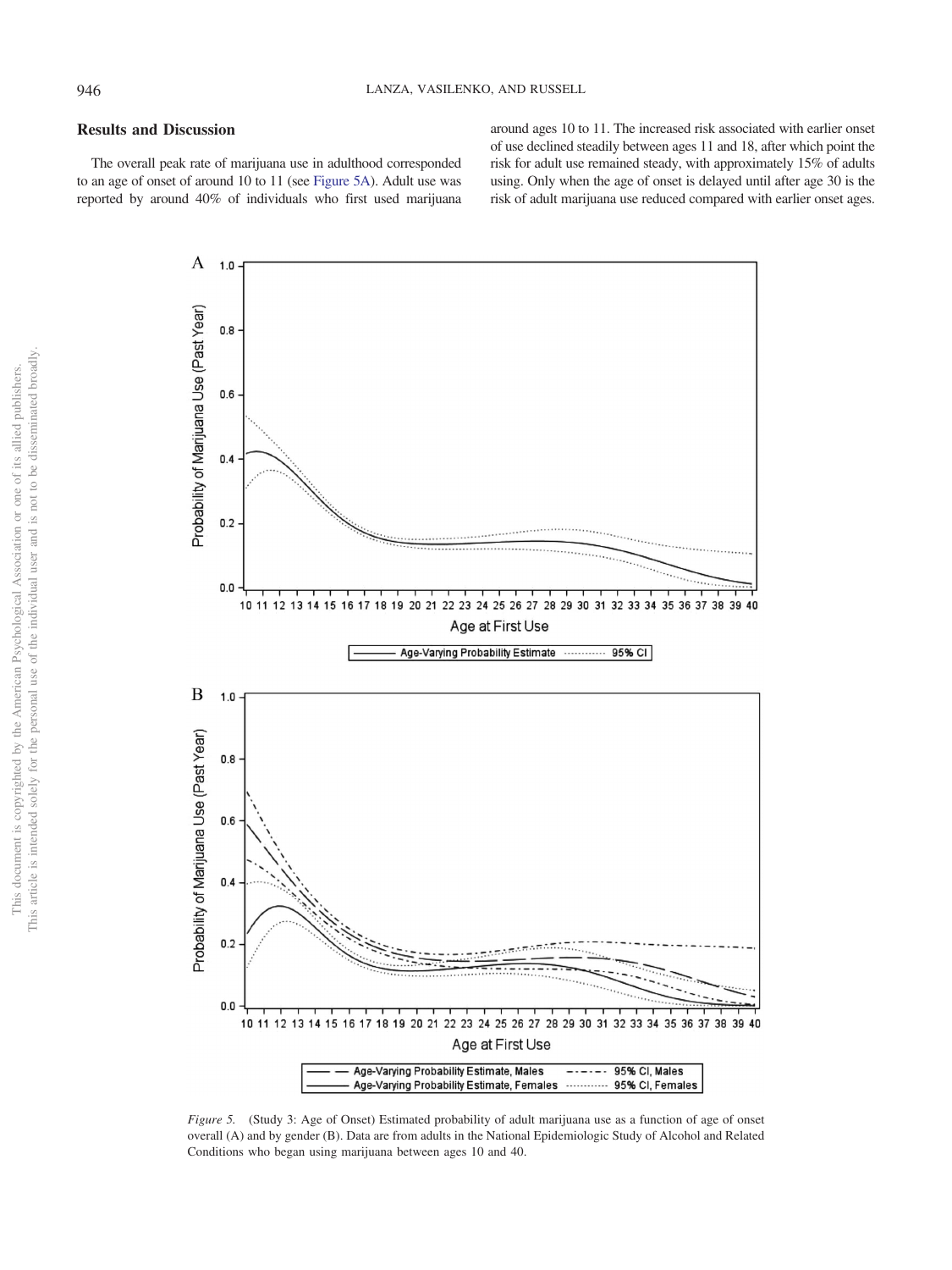We then examined the same association separately for males and females (see [Figure 5B\)](#page-7-0). The trends for males and females were similar to the overall trend, with a somewhat stronger association between age of onset and adult marijuana use for males. The rate of adult use was highest for males who first used marijuana at age 10, with 60% reporting adult use; the risk of adult use dropped quickly for males to less than 20% for those who first started using at age 18. For females, the onset ages of 10 to 13 conferred similar risk, with approximately 30% of adult females reporting adult use; risk for adult use dropped to half that by an onset age of around 17.

The first study to use TVEM to examine age of onset of a behavior in relation to a later outcome showed that the peak risk of nicotine dependence in adulthood coincided with first regular nicotine use at around age 11, with an elevated risk persisting to about age 20 [\(Lanza & Vasilenko, 2015\)](#page-11-18). The risk of dependence was greater for females than males with onset through age 21. The current study was largely consistent in terms of the shape of the function with age; however the risk of nicotine dependence was significantly higher for females whereas the risk of adult marijuana use is greater for males than females with onset through age 20. We note that the length of time individuals used marijuana after first use was not taken into account in the current study; chronic use would be important to take into consideration when examining the role of age of onset on more distal health outcomes. Taken together, results from these studies point to potential substancespecific intervention targets based on individuals' sex and age of onset.

# **Study 4. Event-Anchored Time: Changes in Marijuana Use Over Time Relative to Birth of First Child**

#### **Method**

Event-anchored time, such as time since quitting smoking, beginning treatment, or starting an intervention program, can be applied to intensive longitudinal data to address important questions about processes that unfold over time. Intensive longitudinal data can arise from EMA, ambulatory assessments, daily diary studies, and long-term panel studies. Applying TVEM to such data can reveal new information on processes leading up to or following an important event that is common across individuals in a study. TVEM has been used to examine the nicotine dependence withdrawal process after a quit attempt [\(Lanza et al., 2014;](#page-11-3) [Liu et](#page-11-4) [al., 2013;](#page-11-4) [Shiyko, Burkhalter, Li, & Park, 2014;](#page-11-20) [Shiyko et al.,](#page-11-5) [2012;](#page-11-5) [Vasilenko et al., 2014\)](#page-12-1), treatment effects of psychotherapy following initiation of treatment [\(Wright, Hallquist, Swartz, Frank,](#page-12-5) [& Cyranowski, 2014\)](#page-12-5), and the duration of associations between emotions and smoking urge [\(Shiyko, Naab, Shiffman, & Li, 2014\)](#page-11-21).

As an example, in a sample of adult smokers, [Lanza et al. \(2014\)](#page-11-3) estimated the effect of baseline nicotine dependence on craving as function of time since quitting smoking and the time-varying effect of smoking cessation treatments on this complex association. The association between baseline dependence and craving was consistently positive throughout the 2-week window; the treatments significantly weakened this association, but not until the second week postquit.

In addition to examining changes after an intervention, TVEM can also be used to understand changes with respect to naturally occurring events in observational studies. For example, a life course perspective suggests that patterns of drug use may be influenced by the transitions in and out of social roles, such as marriage and parenthood [\(Hser, Longshore, & Anglin, 2007\)](#page-11-22). Thus, it is possible that marijuana use declines after individuals take on the social role of parenthood. The goal of the current study is to examine, in a sample of parents in the United States, changes in rates of marijuana use during the five years preceding and the 10 years following the birth of one's first child and to test sex differences in those rates.

As in Study 2, in this study we rely on data from Add Health, a prospective study of health risk behaviors and associated factors from adolescence into adulthood. The subsample for this analysis includes 7,503 individuals who reported the timing of the birth of their first child (61% female; 54% White, 24% Black, 17% Hispanic, 4% Asian, 3% other race/ethnicity). At Wave 4, participants were asked a number of questions about the birth of their children. We calculated the date of birth of each participant's first child, and then subtracted the date of each interview wave from this date to calculate the time (in months) of the assessment relative to the birth of their first child. We restricted the analyses to encompass five years before through 10 years after the birth, resulting in 22,747 person-occasions.

The data were structured with one record per assessment per individual. Variables included in the data set were participant identification number, years relative to birth of first child (the time variable in all models), self-reported sex, recent marijuana use, and age at each assessment, which was included as a control variable. All models used logistic TVEM and the b-spline method of model selection, with a random effect for the intercept. Models with 1 to 5 knots for each time-varying regression coefficient were run sequentially, with the final model selected based on the minimum AIC and BIC. First, an intercept-only logistic TVEM was specified to estimate the rate of recent marijuana use as a function of time relative to birth of first child. Next, sex (coded 0 for male and 1 for female) was added as a predictor of recent marijuana use so that the main effect of sex could be examined across time. The intercept function represents the log-odds of using marijuana at a particular time relative to first child's birth for males, and the coefficient function for sex represents the change in log-odds of using marijuana at a particular time relative to first child's birth for females relative to males (i.e., the slope function). The coefficient functions were transformed to express the time-varying probability of marijuana use and the odds ratio reflecting the increase in odds of use associated with being female, respectively.

#### **Results and Discussion**

[Figure 6A](#page-9-0) shows the estimated proportion of individuals using marijuana relative to time of first child's birth. The *x* axis spans from five years prior to 10 years after birth of first child. Overall, the probability of use for an average individual was higher during the five years preceding the child's birth and peaked around three years prior to birth, with a probability of use around 0.25. There was a marked, rapid decline in the probability of use from two years prior to two years post birth, after which the probability of use remained steady at around 0.15. These findings are consistent with a life-course perspective that suggests that role transitions, like the transition to parenthood, may be an incentive for stopping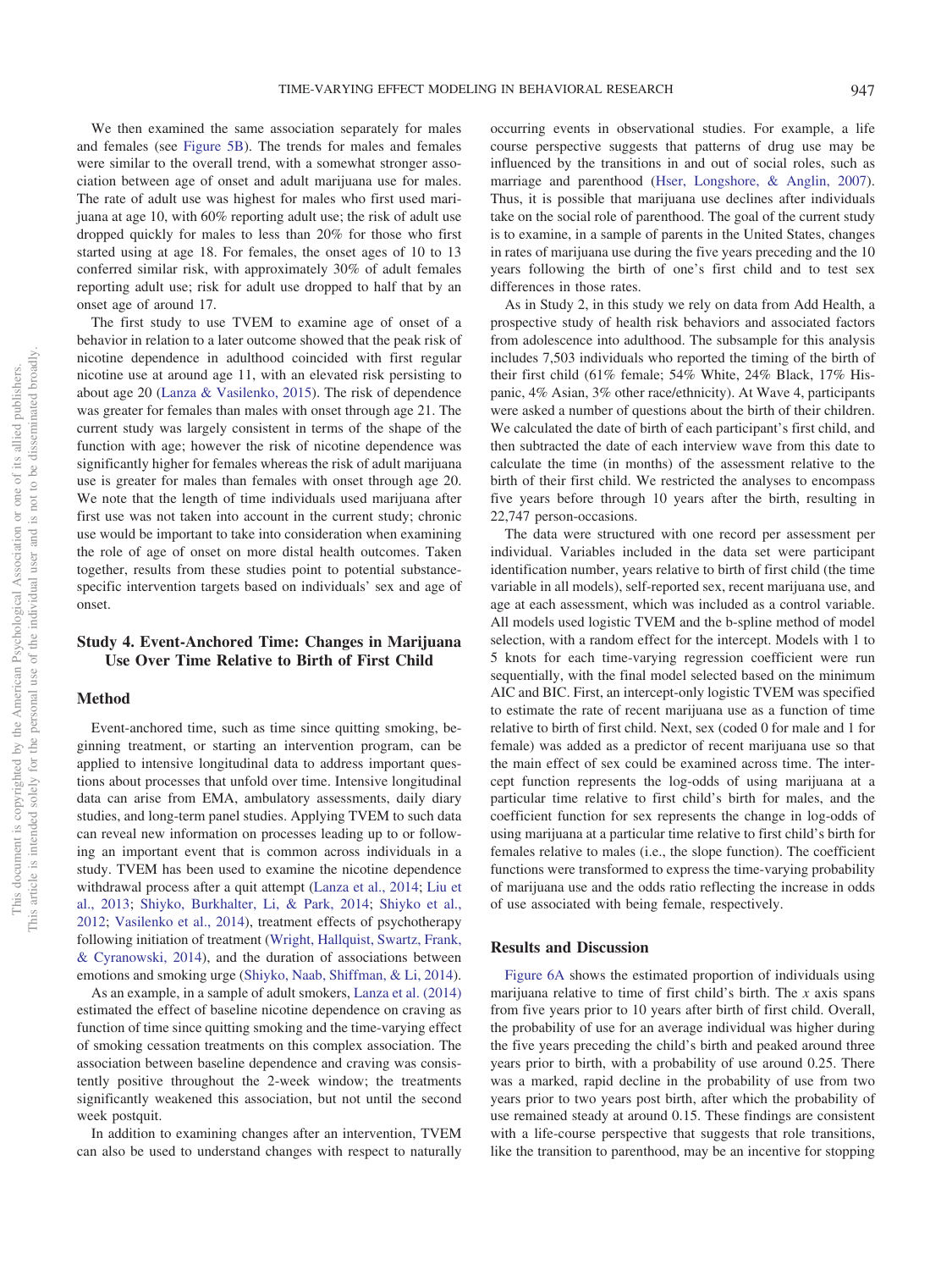

<span id="page-9-0"></span>*Figure 6.* (Study 4: Event-Anchored Time) Estimated proportion of individuals reporting recent marijuana use during 10 years leading up to and after first child's birth (A) and time-varying odds ratio reflecting increase (decrease) in log-odds of using marijuana for females relative to males during 10 years leading up to and after first child's birth (B).

substance use behavior as it is seen as incompatible with parenthood [\(Hser et al., 2007\)](#page-11-22).

Compared with males, females showed significantly lower odds of marijuana use across all times (see [Figure 6B\)](#page-9-0). Prior to the first birth, the odds of using marijuana were about 50%

lower for females until about 1 year prior to the birth. After this point, the gap between men and women continued to increase, with women having 70% lower odds of use at two years after their child's birth. The greater decrease in marijuana use for women may be attributable to both perceived physical risks of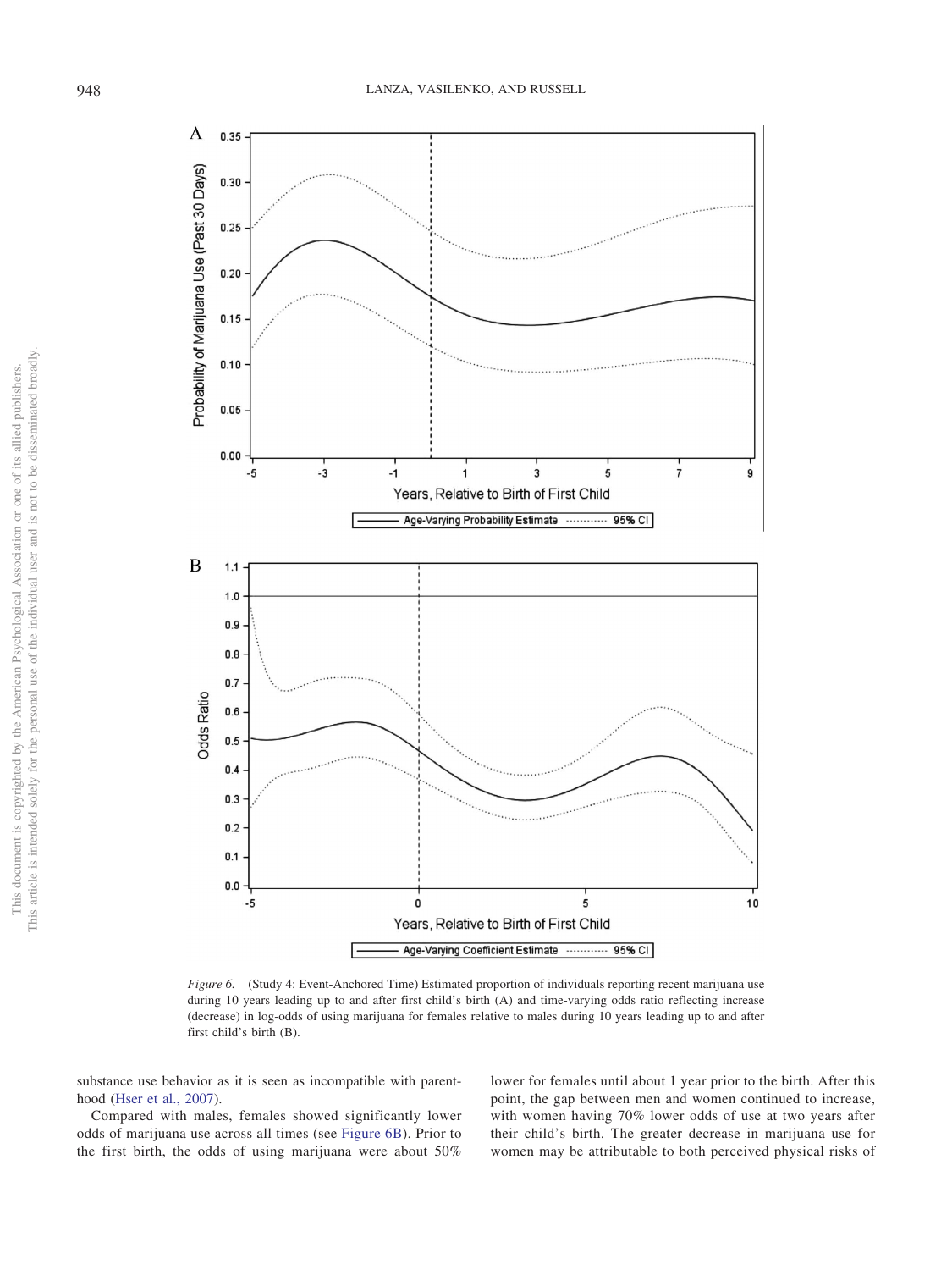use during pregnancy and greater responsibility for child rearing compared with men.

# **General Discussion**

This manuscript provided a methodological demonstration of a method for addressing complex, new questions in behavioral research. As we demonstrate, TVEM holds great potential to advance behavioral research by enhancing our ability to characterize and to better understand age- and time-varying dynamic processes. Our results, although wide-ranging, represent only a subset of the potential applications of TVEM to important questions in behavioral research. Future TVEM applications could reveal, for example, new information about disparities in health behaviors across age, the time-varying effect of policy changes, the optimal timing or age to administer a behavioral intervention, and specific mediators to target at specific ages. With even a relatively small number of variables, TVEM can provide nuanced information about the processes that underlie changing phenomena, providing new information relevant for intervention development or policy change. We believe the field of behavioral research is poised for a significant shift toward examining time-varying effects.

TVEM represents an alternative approach to researchers more typically used to address questions about change. Growth curve modeling (GCM) is perhaps most conceptually similar to TVEM; however, these approaches have notable differences. Many prior studies in behavioral research have relied on GCM, which estimates individuals' typical change in an outcome as a parametric function of time (e.g., linear, quadratic). Covariates can be included in GCM as predictors of initial status and change over time. Simple TVEM intercept functions can reveal similar findings, but is able to reveal more nuanced patterns of change because TVEM estimates nonparametric time-varying functions. Importantly, TVEM allows the effects of covariates—regardless of whether they are at static (i.e., at baseline only) or measured repeatedly over time—to also vary flexibly with time. Thus, instead of using GCM to examine the association between, for example, family history of alcoholism on individuals' *linear* rate of change in alcohol use throughout adolescence and young adulthood, one could use TVEM to estimate the association between family history and current alcohol use, from adolescence throughout young adulthood, perhaps revealing a more complex and nuanced relationship of when and how strongly family history impacts behavior than could be seen using GCM.

An important application of TVEM is to estimate the timevarying effects of behavioral interventions, using a model similar to our event-anchored time model in Study 4. Although the example of event-anchored time in this paper relied on observational data about a naturally occurring event (birth of first child), TVEM also can shed light on processes occurring subsequent to a randomized intervention, with the intervention itself cast as the event of interest. Currently, this approach has been used with intensive longitudinal data from the first two weeks after smoking cessation, showing that the effect of intervention on smoking changed over the course of the 2-week period, and that processes underlying smoking urges differed by treatment group over this time period [\(Lanza et al., 2014;](#page-11-3) [Liu et](#page-11-4) [al., 2013;](#page-11-4) [Vasilenko et al., 2014\)](#page-12-1). It also has been used to model time-varying effects of a text-based smoking cessation intervention among urban adolescents [\(Mason et al., 2015\)](#page-11-23). However, TVEM is naturally suited to examine the timing of intervention effects that may unfold over longer periods, such as the time-varying effect of an intervention program on substance use throughout adolescence and young adulthood. As an example, [Chung and Maisto \(2016\)](#page-11-24) modeled the time-varying effect of an alcohol and illicit drug treatment program among adolescents. In this study, "time" represented the number of treatment sessions received (up to 12 total sessions). The investigation of time-varying intervention effects has a number of advantages. First, traditional approaches with a limited number of follow-up measurement occasions may miss the window of time where effects are strongest, thus masking the intervention's effect. Second, such an approach could provide important information about when booster sessions or additional treatments may be warranted. Information from such analyses could inform the creation of adaptive interventions [\(Collins, Murphy, & Bier](#page-11-25)[man, 2004\)](#page-11-25).

Although this paper focuses on using TVEM to examine effects that unfold over different definitions of time, TVEM can also be used even more flexibly to examine any type of continuous, nonlinear moderation effects. For example, Selya and colleagues [\(Selya et al., 2015\)](#page-11-26) examined how the association between mood and smoking differed not across time, but across a range of nicotine dependence levels. This opens up numerous additional uses of TVEM to examine nuanced processes underlying risk behaviors for different types of individuals, allowing for targeted interventions.

# **Limitations of TVEM**

Despite the flexibility of TVEM and its promise for advancing knowledge of addictive behaviors, important limitations to this new method must be kept in mind. First, although time trends in coefficients are nonparametric, TVEM is a direct extension of the generalized linear model. For example, within a time point, linearity of associations are assumed; to the extent that this is violated, more complex underlying within-time associations will not be recovered. Also, just as multicollinearity (i.e., correlations among predictors) can affect coefficients in traditional regression, the same issue exists within TVEM for coefficients at a particular time point. Second, despite the ability to uncover coefficients as they unfold with time, coefficient functions in TVEM cannot be interpreted as representing causal associations. For example, in Study 1 above, past-year marijuana use was modeled as a function of current marijuana attitudes because of the plausibility of the direction of causal effects, however the results merely confirm a time-varying association between the two constructs; alternatively, we could have modeled attitudes as a function of past-year marijuana use. Third, TVEM uses all available data across time to estimate time-varying rates and associations. Although this accommodates the important feature of unequal spacing of measurements within and across individuals over time, it also assumes that the population is unchanging with time. Nonrandom study dropout over time could violate this assumption. The ability to incorporate sample weights, such as longitudinal sample weights derived in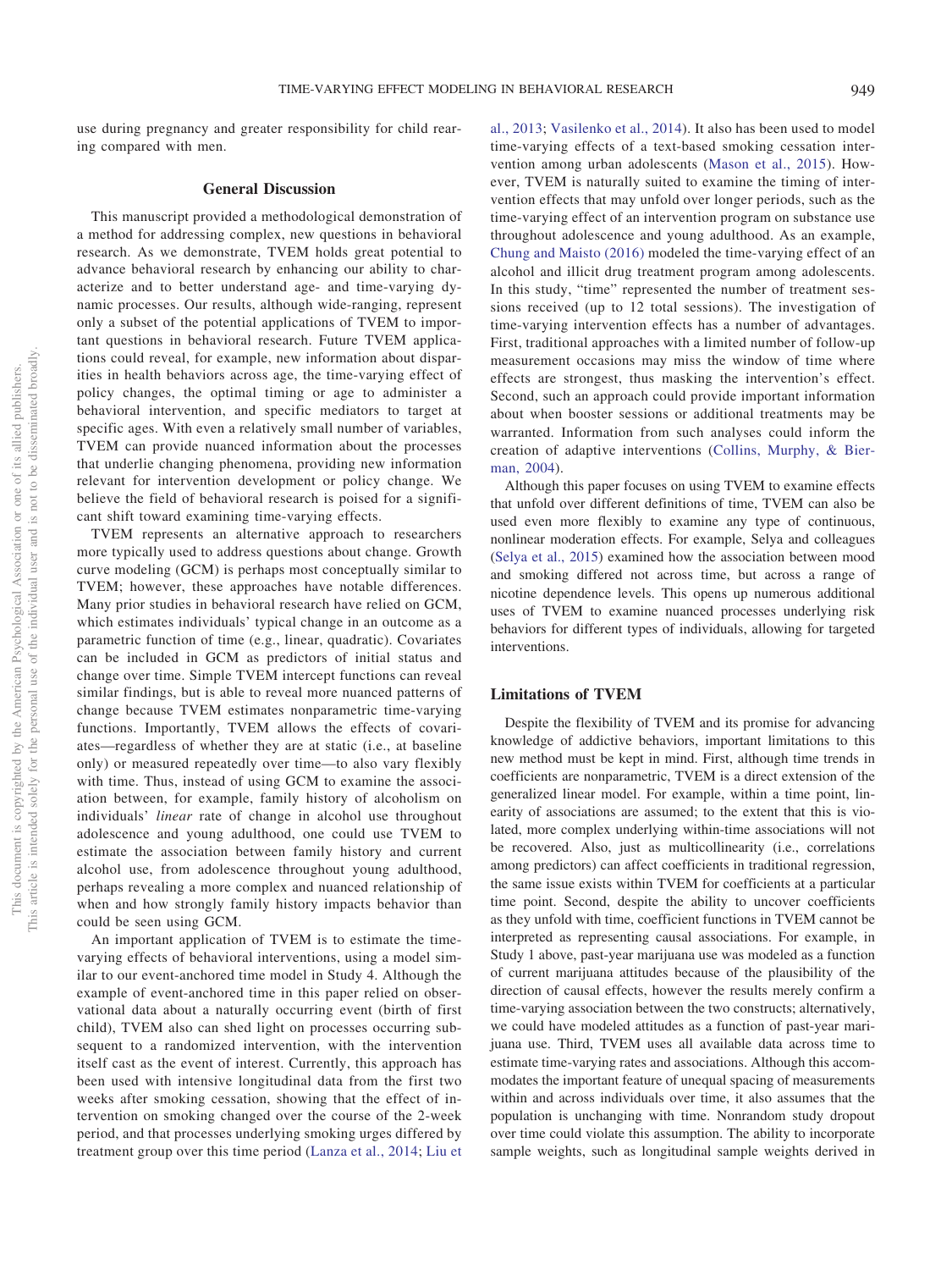panel studies with nonrandom dropout, in TVEM is an active area of development.

## **Conclusion**

The four studies described here, each of which presented a different conceptualization of time, demonstrate innovative ways that existing data on addictive behaviors can be analyzed to address novel, process-oriented research questions. In sum, TVEM is a powerful, new tool for examining processes that vary flexibly across time, age, or other moderators and it holds great potential for advancing behavioral research.

#### **References**

- <span id="page-11-24"></span>Chung, T., & Maisto, S. A. (2016). Time-varying associations between confidence and motivation to abstain from marijuana during treatment among adolescents. *Addictive Behaviors*, 57, 62-68. [http://dx.doi.org/](http://dx.doi.org/10.1016/j.addbeh.2016.02.015) [10.1016/j.addbeh.2016.02.015](http://dx.doi.org/10.1016/j.addbeh.2016.02.015)
- <span id="page-11-25"></span>Collins, L. M., Murphy, S. A., & Bierman, K. L. (2004). A conceptual framework for adaptive preventive interventions. *Prevention Science, 5,* 185–196. <http://dx.doi.org/10.1023/B:PREV.0000037641.26017.00>
- <span id="page-11-16"></span>Coyle, K. K., & DiClemente, R. J. (2014). Time-varying risk behaviors among adolescents: Implications for enhancing the effectiveness of sexual risk reduction interventions. *Journal of Adolescent Health, 55,* 465– 466. <http://dx.doi.org/10.1016/j.jadohealth.2014.07.017>
- <span id="page-11-10"></span>Dziak, J. J., Li, R., Zimmerman, M. A., & Buu, A. (2014). Time-varying effect models for ordinal responses with applications in substance abuse research. *Statistics in Medicine, 33,* 5126 –5137. [http://dx.doi.org/10](http://dx.doi.org/10.1002/sim.6303) [.1002/sim.6303](http://dx.doi.org/10.1002/sim.6303)
- <span id="page-11-11"></span>Evans-Polce, R. J., Vasilenko, S. A., & Lanza, S. T. (2015). Changes in gender and racial/ethnic disparities in rates of cigarette use, regular heavy episodic drinking, and marijuana use: Ages 14 to 32. *Addictive Behaviors, 41,* 218 –222. [http://dx.doi.org/10.1016/j.addbeh.2014.10](http://dx.doi.org/10.1016/j.addbeh.2014.10.029) [.029](http://dx.doi.org/10.1016/j.addbeh.2014.10.029)
- <span id="page-11-14"></span>Harris, K. M. (2011). *Design features of Add Health*. Chapel Hill, NC: University of North Carolina at Chapel Hill.
- <span id="page-11-0"></span>Hastie, T., & Tibshirani, R. (1993). Varying-coefficient models. *Journal of the Royal Statistical Society, Series B: Methodological, 55,* 757–779.
- <span id="page-11-17"></span>Hawkins, J. D., Catalano, R. F., & Miller, J. Y. (1992). Risk and protective factors for alcohol and other drug problems in adolescence and early adulthood: Implications for substance abuse prevention. *Psychological Bulletin, 112,* 64 –105. [http://dx.doi.org/10.1037/](http://dx.doi.org/10.1037/0033-2909.112.1.64) [0033-2909.112.1.64](http://dx.doi.org/10.1037/0033-2909.112.1.64)
- <span id="page-11-1"></span>Hoover, D. R., Rice, J. A., Wu, C. O., & Yang, L. P. (1998). Nonparametric smoothing estimates of time-varying coefficient models with longitudinal data. *Biometrika, 85,* 809 – 822. [http://dx.doi.org/10.1093/](http://dx.doi.org/10.1093/biomet/85.4.809) [biomet/85.4.809](http://dx.doi.org/10.1093/biomet/85.4.809)
- <span id="page-11-22"></span>Hser, Y. I., Longshore, D., & Anglin, M. D. (2007). The life course perspective on drug use: A conceptual framework for understanding drug use trajectories. *Evaluation Review, 31,* 515–547. [http://dx.doi.org/](http://dx.doi.org/10.1177/0193841X07307316) [10.1177/0193841X07307316](http://dx.doi.org/10.1177/0193841X07307316)
- <span id="page-11-15"></span>Jessor, R., & Jessor, S. L. (1977). *Problem behavior and psychosocial development: A longitudinal study of youth*. New York, NY: Academic Press.
- <span id="page-11-8"></span>Johnston, L. D., O'Malley, P. M., Bachman, J. G., Schulenberg, J. E., & Miech, R. A. (2014). *Monitoring the Future national survey results on drug use, 1975–2013: Vol. I*. *Secondary school students*. Ann Arbor, MI: Institute for Social Research, The University of Michigan.
- <span id="page-11-18"></span>Lanza, S. T., & Vasilenko, S. A. (2015). New methods shed light on age of onset as a risk factor for nicotine dependence. *Addictive Behaviors, 50,* 161–164. <http://dx.doi.org/10.1016/j.addbeh.2015.06.024>
- <span id="page-11-7"></span>Lanza, S. T., Vasilenko, S. A., Dziak, J. J., & Butera, N. M. (2015). Trends among U.S. high school seniors in recent marijuana use and associations

with other substances: 1976 –2013. *Journal of Adolescent Health, 57,* 198 –204. <http://dx.doi.org/10.1016/j.jadohealth.2015.04.006>

- <span id="page-11-3"></span>Lanza, S. T., Vasilenko, S. A., Liu, X., Li, R., & Piper, M. E. (2014). Advancing the understanding of craving during smoking cessation attempts: A demonstration of the time-varying effect model. *Nicotine & Tobacco Research, 16,* S127–S134. [http://dx.doi.org/10.1093/ntr/](http://dx.doi.org/10.1093/ntr/ntt128) [ntt128](http://dx.doi.org/10.1093/ntr/ntt128)
- <span id="page-11-2"></span>Li, R., Dziak, J. D., Tan, X., Huang, L., Wagner, A. T., & Yang, J. (2015). *TVEM (time-varying effect model) SAS macro users' guide (Version 3.1.0)*. University Park, PA: The Methodology Center, Penn State. Retrieved from <http://methodology.psu.edu>
- <span id="page-11-4"></span>Liu, X., Li, R., Lanza, S. T., Vasilenko, S. A., & Piper, M. (2013). Understanding the role of cessation fatigue in the smoking cessation process. *Drug and Alcohol Dependence, 133,* 548 –555. [http://dx.doi](http://dx.doi.org/10.1016/j.drugalcdep.2013.07.025) [.org/10.1016/j.drugalcdep.2013.07.025](http://dx.doi.org/10.1016/j.drugalcdep.2013.07.025)
- <span id="page-11-23"></span>Mason, M., Mennis, J., Way, T., Lanza, S., Russell, M., & Zaharakis, N. (2015). Time-varying effects of a text-based smoking cessation intervention for urban adolescents. *Drug and Alcohol Dependence, 157,* 99 –105. <http://dx.doi.org/10.1016/j.drugalcdep.2015.10.016>
- <span id="page-11-19"></span>National Institutes of Health. (2006). *Alcohol use and alcohol use disorders in the United States: Main findings from the 2001–2002 National Epidemiologic Survey on Alcohol and Related Conditions (NESARC)*. Rockville, MD: National Institute on Alcohol Abuse and Alcoholism.
- <span id="page-11-12"></span>Russell, M. A., Vasilenko, S. A., & Lanza, S. T. (2016). Age-varying links between violence exposure and behavioral, mental, and physical health. *Journal of Adolescent Health, 59,* 189 –196. [http://dx.doi.org/10.1016/j](http://dx.doi.org/10.1016/j.jadohealth.2016.03.038) [.jadohealth.2016.03.038](http://dx.doi.org/10.1016/j.jadohealth.2016.03.038)
- <span id="page-11-6"></span>Schenker, N., & Gentleman, J. F. (2001). On judging the significance of differences by examining the overlap between confidence intervals. *The American Statistician, 55,* 182–186. [http://dx.doi.org/10.1198/000313](http://dx.doi.org/10.1198/000313001317097960) [001317097960](http://dx.doi.org/10.1198/000313001317097960)
- <span id="page-11-13"></span>Schuler, M. S., Vasilenko, S. A., & Lanza, S. T. (2015). Age-varying associations between substance use behaviors and depressive symptoms during adolescence and young adulthood. *Drug and Alcohol Dependence, 157,* 75– 82. [http://dx.doi.org/10.1016/j.drugalcdep](http://dx.doi.org/10.1016/j.drugalcdep.2015.10.005) [.2015.10.005](http://dx.doi.org/10.1016/j.drugalcdep.2015.10.005)
- <span id="page-11-26"></span>Selya, A. S., Updegrove, N., Rose, J. S., Dierker, L., Tan, X., Hedeker, D., . . . Mermelstein, R. J. (2015). Nicotine-dependence-varying effects of smoking events on momentary mood changes among adolescents. *Addictive Behaviors, 41,* 65–71. [http://dx.doi.org/10.1016/j.addbeh.2014](http://dx.doi.org/10.1016/j.addbeh.2014.09.028) [.09.028](http://dx.doi.org/10.1016/j.addbeh.2014.09.028)
- <span id="page-11-20"></span>Shiyko, M. P., Burkhalter, J., Li, R., & Park, B. J. (2014). Modeling nonlinear time-dependent treatment effects: An application of the generalized time-varying effect model (TVEM). *Journal of Consulting and Clinical Psychology, 82,* 760 –772. [http://dx.doi.org/10.1037/](http://dx.doi.org/10.1037/a0035267) [a0035267](http://dx.doi.org/10.1037/a0035267)
- <span id="page-11-5"></span>Shiyko, M. P., Lanza, S. T., Tan, X., Li, R., & Shiffman, S. (2012). Using the time-varying effect model (TVEM) to examine dynamic associations between negative affect and self confidence on smoking urges: Differences between successful quitters and relapsers. *Prevention Science, 13,* 288 –299. <http://dx.doi.org/10.1007/s11121-011-0264-z>
- <span id="page-11-21"></span>Shiyko, M., Naab, P., Shiffman, S., & Li, R. (2014). Modeling complexity of EMA data: Time-varying lagged effects of negative affect on smoking urges for subgroups of nicotine addiction. *Nicotine & Tobacco Research, 16,* S144 –S150. <http://dx.doi.org/10.1093/ntr/ntt109>
- <span id="page-11-9"></span>Stephens, P. C., Sloboda, Z., Stephens, R. C., Teasdale, B., Grey, S. F., Hawthorne, R. D., & Williams, J. (2009). Universal school-based substance abuse prevention programs: Modeling targeted mediators and outcomes for adolescent cigarette, alcohol and marijuana use. *Drug and Alcohol Dependence, 102,* 19 –29. [http://dx.doi.org/10.1016/j.drugal](http://dx.doi.org/10.1016/j.drugalcdep.2008.12.016) [cdep.2008.12.016](http://dx.doi.org/10.1016/j.drugalcdep.2008.12.016)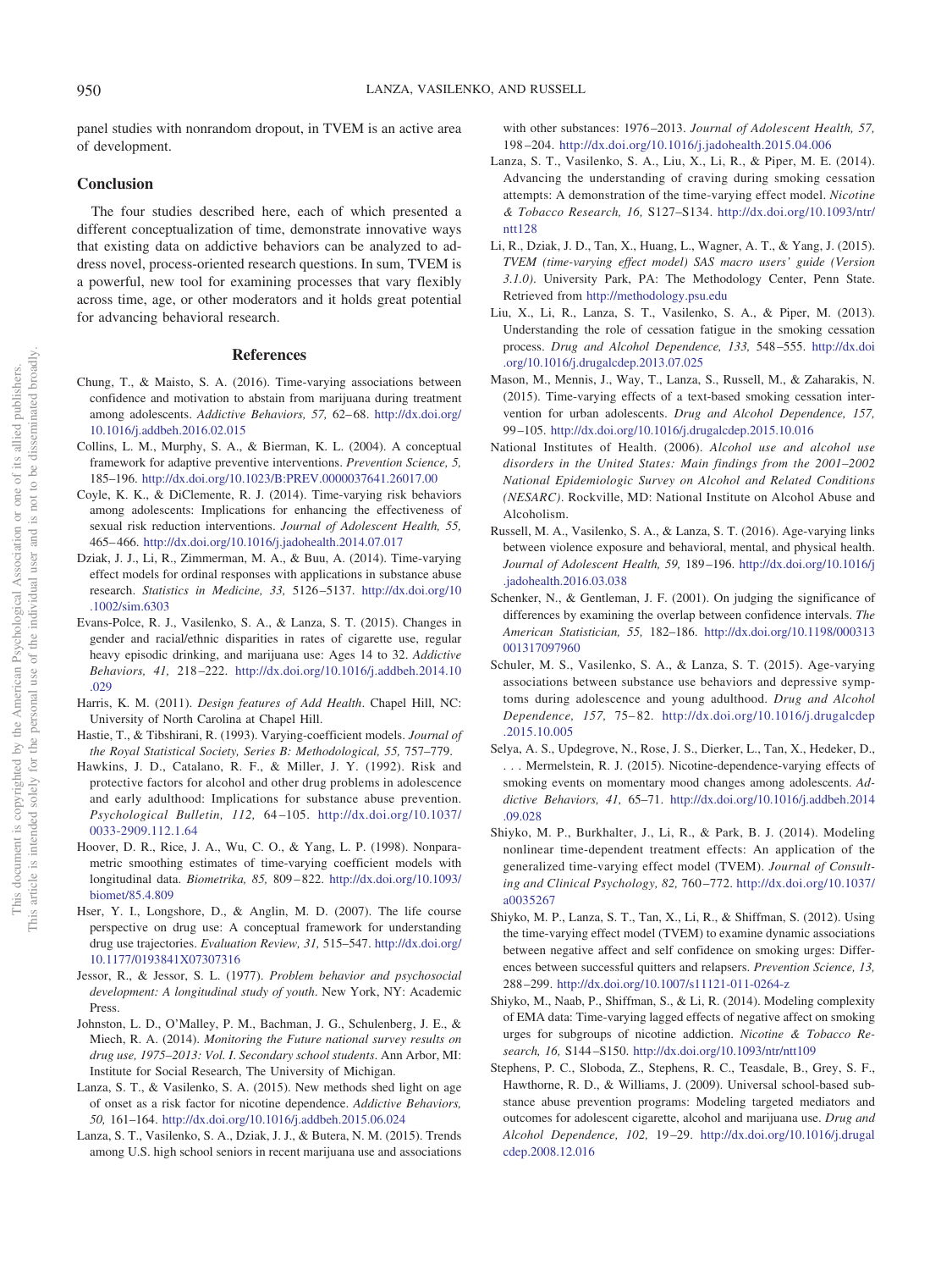- <span id="page-12-0"></span>Tan, X., Shiyko, M. P., Li, R., Li, Y., & Dierker, L. (2012). A time-varying effect model for intensive longitudinal data. *Psychological Methods, 17,* 61–77. <http://dx.doi.org/10.1037/a0025814>
- <span id="page-12-2"></span>TVEM SAS Macro. (Version 3.0.6) [Software]. (2015). University Park, PA: The Methodology Center, Penn State. Retrieved from [http://](http://methodology.psu.edu) [methodology.psu.edu](http://methodology.psu.edu)
- <span id="page-12-4"></span>Vasilenko, S. A., & Lanza, S. T. (2014). Predictors of multiple sexual partners from adolescence through young adulthood. *Journal of Adolescent Health, 55,* 491– 497. <http://dx.doi.org/10.1016/j.jadohealth.2013.12.025>
- <span id="page-12-1"></span>Vasilenko, S. A., Piper, M. E., Lanza, S. T., Liu, X., Yang, J., & Li, R. (2014). Time-varying processes involved in smoking lapse in a randomized trial of smoking cessation therapies. *Nicotine & Tobacco Research, 16,* S135–S143. <http://dx.doi.org/10.1093/ntr/ntt185>
- <span id="page-12-5"></span>Wright, A. G., Hallquist, M. N., Swartz, H. A., Frank, E., & Cyranowski, J. M. (2014). Treating co-occurring depression and anxiety: Modeling the dynamics of psychopathology and psychotherapy using the timevarying effect model. *Journal of Consulting and Clinical Psychology, 82,* 839 – 853. <http://dx.doi.org/10.1037/a0034430>

# <span id="page-12-3"></span>**Appendix**

# **Technical Details for Estimating Time-Varying Effect Models**

# **Study 1. Historical Time**

## **Model Specification**

All three models in Study 1 were run separately for males and females to allow sex to fully moderate the complex functions. First, intercept-only models estimating the rate of adult marijuana use as a function of historical time were run as follows:

$$
ln\left(\frac{p(MAR\_USE)}{1-p(MAR\_USE)}\right) = \beta_0(t),
$$

where  $MAR\_USE$  represents marijuana use in the past year and  $\beta_0(t)$  represents the log-odds of use at a particular year, *t*. Next, intercept-only models estimating the mean marijuana use attitudes score as a function of historical time were specified as

$$
MAR\_ATT_{it} = \beta_0(t) + \varepsilon_{it},
$$

where  $MAR\_ATT_i$  indicates the attitudes score for individual *i*,  $\beta_0(t)$  represents the sex-specific mean attitudes at a particular year, *t*, and ε*<sup>i</sup>* represents individual *i*'s deviation from their sex-specific group mean. Finally, attitudes was included as a predictor of marijuana use:

$$
ln\left(\frac{p(MAR\_{USE})}{1-p(MAR\_{USE})}\right) = \beta_0(t) + \beta_1(t)MAR\_{ATT_i},
$$

where  $\beta_0(t)$  represents the log-odds of marijuana use at a particular year, *t*, for individuals with a score of zero on marijuana use attitudes (this can be referred to as an "intercept function") and  $\beta_1(t)$  represents the estimated increase in log-odds of marijuana use at a particular year, *t*, corresponding to a one-unit increase on attitudes (this can be referred to as a "slope function"). The functions  $\beta_0(t)$  and  $\beta_1(t)$  can be exponentiated to express the time-varying odds of use and odds ratio corresponding to attitudes, respectively.

(*Appendix continues*)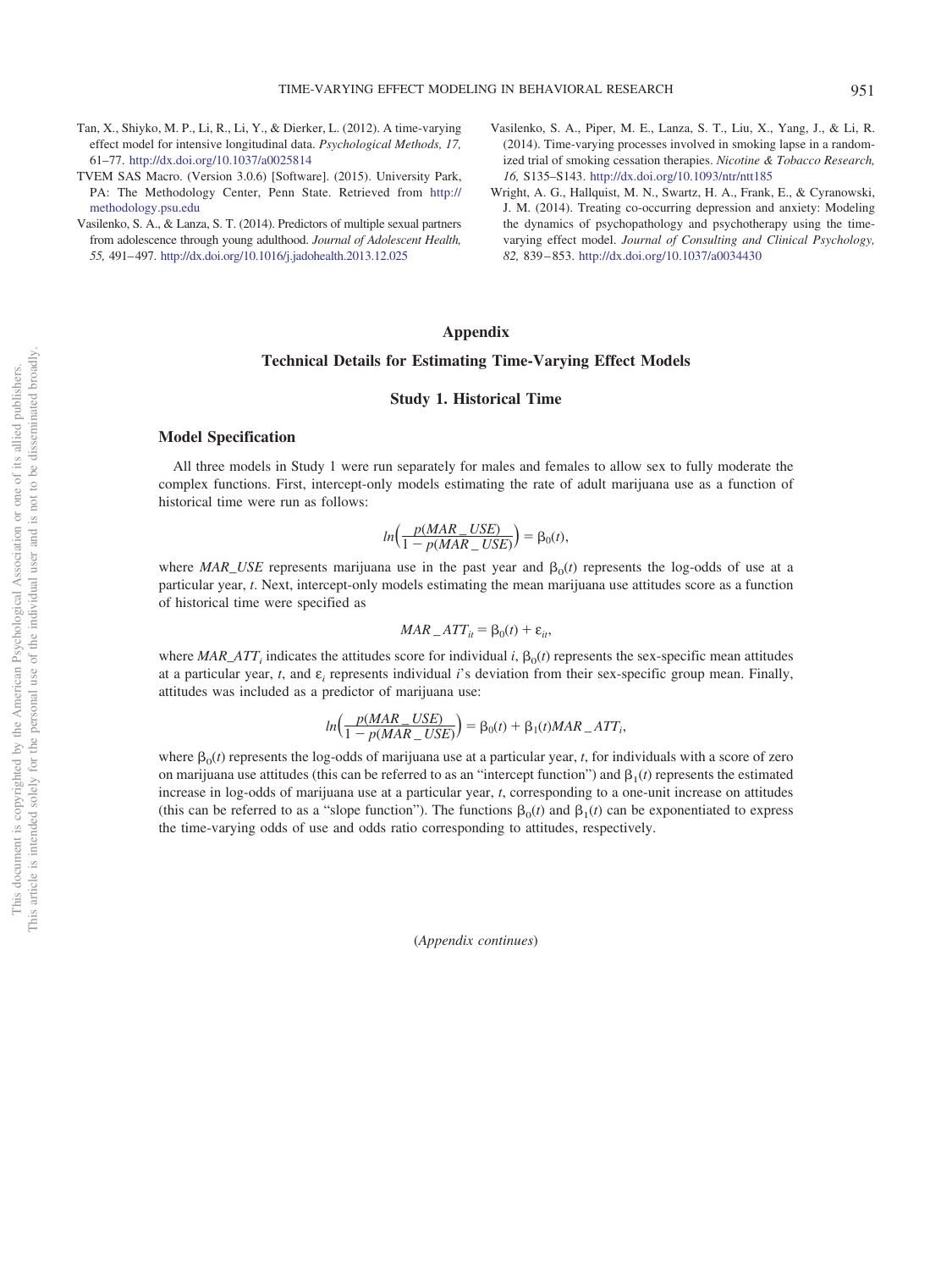# **SAS Syntax**

|                        | *Model 1. Marijuana use intercept-only model, binary outcome;                    |
|------------------------|----------------------------------------------------------------------------------|
| %TVEM(Method=P-spline, | /*specify p-spline estimation*/                                                  |
| dist=logistic,         | /*invoke logistic TVEM for binary outcome*/                                      |
| data=MTF_TVEM,         | /*specify name of dataset*/                                                      |
| $id = id$ .            | /*variable containing unique identifier*/                                        |
| time=year,             | /*variable to be used as 'time' in TVEM*/                                        |
| $dv = pymjb$ ,         | /*outcome variable*/                                                             |
| tvary_effect=int,      | /*coefficients to have time-varying effects*/                                    |
| $knots = 10$           | /*max number of knots for p-spline*/                                             |
| $)$ :                  |                                                                                  |
|                        |                                                                                  |
| %TVEM(Method=P-spline, | *Model 2. Marijuana use attitudes intercept-only model, continuous outcome;      |
| dist=normal.           | /*specify p-spline estimation*/<br>/*invoke normal TVEM for continuous outcome*/ |
|                        |                                                                                  |
| data=MTF_TVEM,         | /*specify name of dataset*/                                                      |
| id=id.                 | /*variable containing unique identifier*/                                        |
| time=year,             | /*variable to be used as 'time' in TVEM*/                                        |
| dv=mjattm.             | /*outcome variable*/                                                             |
| tvary_effect=int,      | /*coefficients to have time-varying effects*/                                    |
| $knots = 10$           | /*max number of knots for p-spline*/                                             |
| $\cdot$                |                                                                                  |
|                        | *Model 3. Time-varying effect of marijuana attitudes on marijuana use;           |
| %TVEM(Method=P-spline, | /*specify p-spline estimation*/                                                  |
| dist=logistic,         | /*invoke logistic TVEM for binary outcome*/                                      |
| data=MTF_TVEM,         | /*specify name of dataset*/                                                      |
| id=id.                 | /*variable containing unique identifier*/                                        |
| time=year,             | /*variable to be used as 'time' in TVEM*/                                        |
| $dv = pvmib$ ,         | /*outcome variable*/                                                             |
|                        | tvary_effect=int mjattm, /*coefficients to have time-varying effects*/           |
| $knots = 10 10$        | /*max number of knots for p-spline*/                                             |
|                        |                                                                                  |
| $)$ ;                  |                                                                                  |

#### **Study 2. Developmental Time**

## **Model Specification**

First, a random-effects, intercept-only logistic TVEM was specified to estimate the rate of recent marijuana use as a function of age:

$$
ln\left(\frac{p(MAR\_USE)}{1-p(MAR\_USE)}\right) = \beta_0(t),
$$

where  $MAR\_USE$  represents marijuana use in the past month and  $\beta_0(t)$  represents the log-odds of using marijuana at a particular developmental age, *t*. Next, past-year HED was added as a predictor of recent marijuana use, as follows:

$$
ln\left(\frac{p(MAR\_{USE})}{1-p(MAR\_{USE})}\right) = \beta_0(t) + \beta_1(t)HED_{iw},
$$

where *MAR\_USE* represents marijuana use in the past month and  $HED_{iw}$  indicates whether individual *i* at wave *w* reported HED,  $\beta_0(t)$  represents the log-odds of using marijuana at a particular developmental age, *t*, for individuals not reporting HED at that age (i.e., the intercept function), and  $\beta_1(t)$  represents the increase in log-odds of using marijuana corresponding to HED at a particular age, *t* (i.e., the slope function). The functions  $\beta_0(t)$  and  $\beta_1(t)$  can be exponentiated to express the age-varying odds of use and odds ratio corresponding to HED, respectively. We note that, as with any random-effects model, the inclusion of a random effect alters the interpretation of the estimated intercept function; rather than a population odds across

(*Appendix continues*)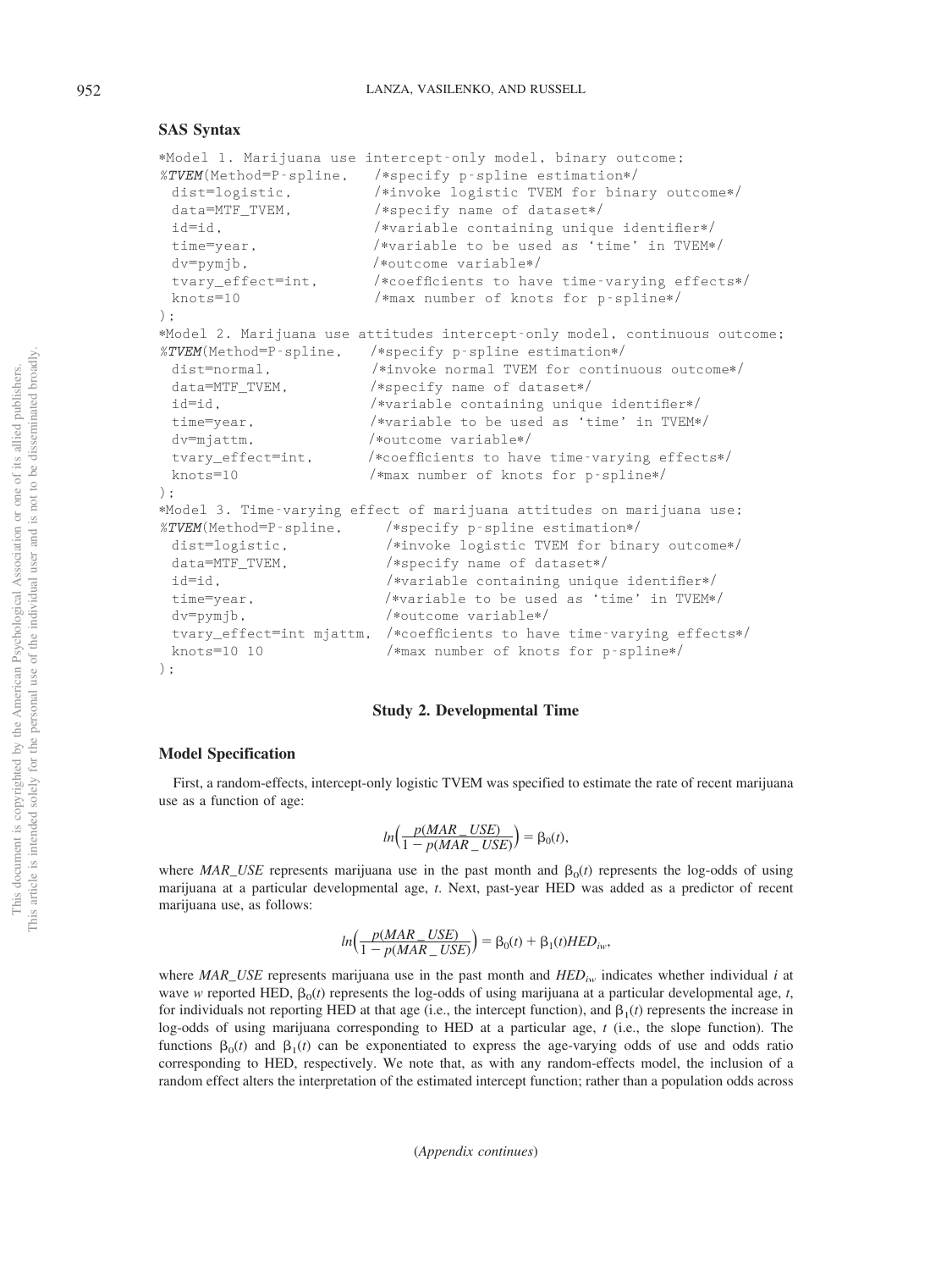time, the proper interpretation is the odds for a typical individual (i.e., an individual with a random effect equal to zero).

## **SAS Syntax**

```
-
Model 1. Marijuana use intercept-only model, binary outcome;
%TVEM(Method=B-spline, /*specify b-spline estimation*/
 dist=binary,
                           *invoke logistic TVEM for binary outcome*/
 data=AHTVEM, /
                           -
specify name of dataset
-

/
 id=id, /
                           -
variable containing unique identifier
-

/
 time=age, /
                           -
variable to be used as 'time' in TVEM
-

/
 dv=marj, /
                           -
outcome variable
-

/
 tvary_effect=int, /
                           -
coefficients to have time-varying effects
-

/
 random=intercept, /
                           -
specify random effect
-

/
 knots=
3
                          /*specific number of knots for b-spline*/
);-
Model 2. HED predicting marijuana use;
%TVEM(Method=B-spline, /*specify b-spline estimation*/
 dist=binary,
                            *invoke logistic TVEM for binary outcome*/
 data=AHTVEM, /
                            -
specify name of dataset
-

/
 id=id, /
                             -
variable containing unique identifier
-

/
 time=age, /
                             -
variable to be used as 'time' in TVEM
-

/
 dv=marj, /
                             -
outcome variable
-

/
 tvary_effect=int binge, /*coefficients to have time-varying effects*/
 random=intercept, /*specify random effect*/
 knots=3 3
                            /*specific number of knots for b-spline*/
);
```
#### **Study 3. Age of Onset**

# **Model Specification**

The data were structured with one record per individual; the variable containing age of first marijuana use (age of onset) was treated as the "time" variable in all models, which were run using intercept-only logistic TVEM (e.g., [Vasilenko et al., 2014\)](#page-12-1). An intercept-only model estimating the rate of adult marijuana use as a function of age at first marijuana use was run for the full analysis sample, as follows:

$$
ln\left(\frac{p(MAR\_USE)}{1-p(MAR\_USE)}\right) = \beta_0(t) + \beta_1(t)HED_{iw},
$$

where  $MAR\_USE$  represents marijuana use at the time of the assessment in adulthood, and  $\beta_0(t)$  represents the log-odds of using marijuana at a particular age of onset, *t*. The model was then run separately for male and female participants to allow sex to fully moderate the association.

#### **SAS Syntax**

```
-
Model 1. Marijuana use intercept-only model, binary outcome;
%TVEM(Method=P-spline, /*specify p-spline estimation*/
 dist=logistic, /
                             *invoke logistic TVEM for binary outcome*/
 data=mar_onset_overall, /*specify name of dataset*/
 id = idnum.
                             -
variable containing unique identifier
-

/
 time=S3BD5Q2A, /
                             -
variable to be used as 'time' in TVEM
-

/
 dv=mar_use_b, /
                             -
outcome variable
-

/
 tvary_effect=int, /
                             -
coefficients to have time-varying effects
-

/
 knots=5 /
                            -
max number of knots for p-spline
-

/
);
```
(*Appendix continues* )